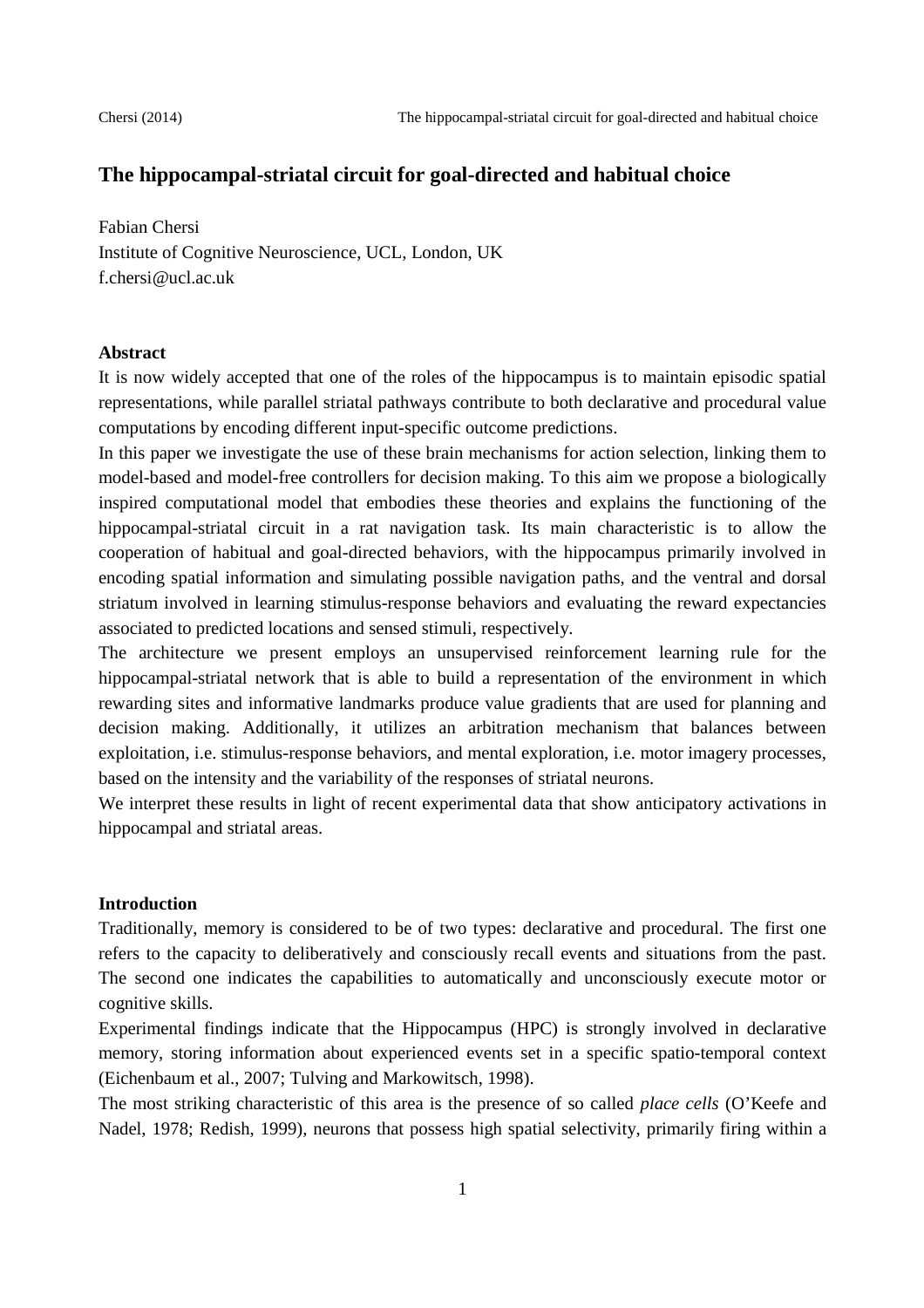small area (the place field) of the rat's environment. Interestingly, place cell activity may occur outside a cell's place field, giving origin to "forward sweeps" (Johnson and Redish, 2007) or memory "replays" (Foster and Wilson, 2006; Jackson et al., 2006), signaling an internally driven activation of these cells possibly for the purpose of trajectory planning or evaluation of potential alternatives (Chersi et al., 2013; Daw et al., 2005; Jensen and Lisman, 2005).

On the other hand, the Striatum and the connected Basal Ganglia (BG) structures are known to come into play during procedural learning and habit formation through the modifications in the cortico-basal ganglia loops (Chersi, 2012; McDonald and White, 1993; Packard and McGaugh, 1992; Yin and Knowlton, 2006).

The Striatum is subdivided into three regions: the dorsolateral striatum (DLS), which mediates stimulus–response learning and habit formation, the dorsomedial striatum (DMS), which is associated with cognitive functions and action–outcome learning, and ventral striatum (VS), which is involved in motivational and affective processing (Packard and McGaugh, 1992; Voorn et al., 2004). Interestingly, the VS eludes the strict classification introduced above as it also receives strong projections from the Hippocampus (Groenewegen et al., 1987).

In the following paragraphs we will start by describing the experimental setup used to validate the model, then we describe in detail the architecture at the circuit level and then the mathematical equations that govern the behavior and the connectivity of neurons.

Finally, we report simulation results showing the decision making and learning capabilities of the system and elaborate on how the different areas interact and what role they play contribute during spatial navigation.

#### **Experimental setup**

In our setup, a simulated rat can freely explore a complex 2-D maze (see Figure 1) of the size of 2.25x2.40 meters, which contains a home position (lower left corner), where the rat is repositioned at the beginning of every new trial, two locations with different types of rewards: food (cheese) and water, respectively, and one landmark. Paths are delimited by walls that contain colored patches. These have been added in order to work as visual cues for self-localization and navigation.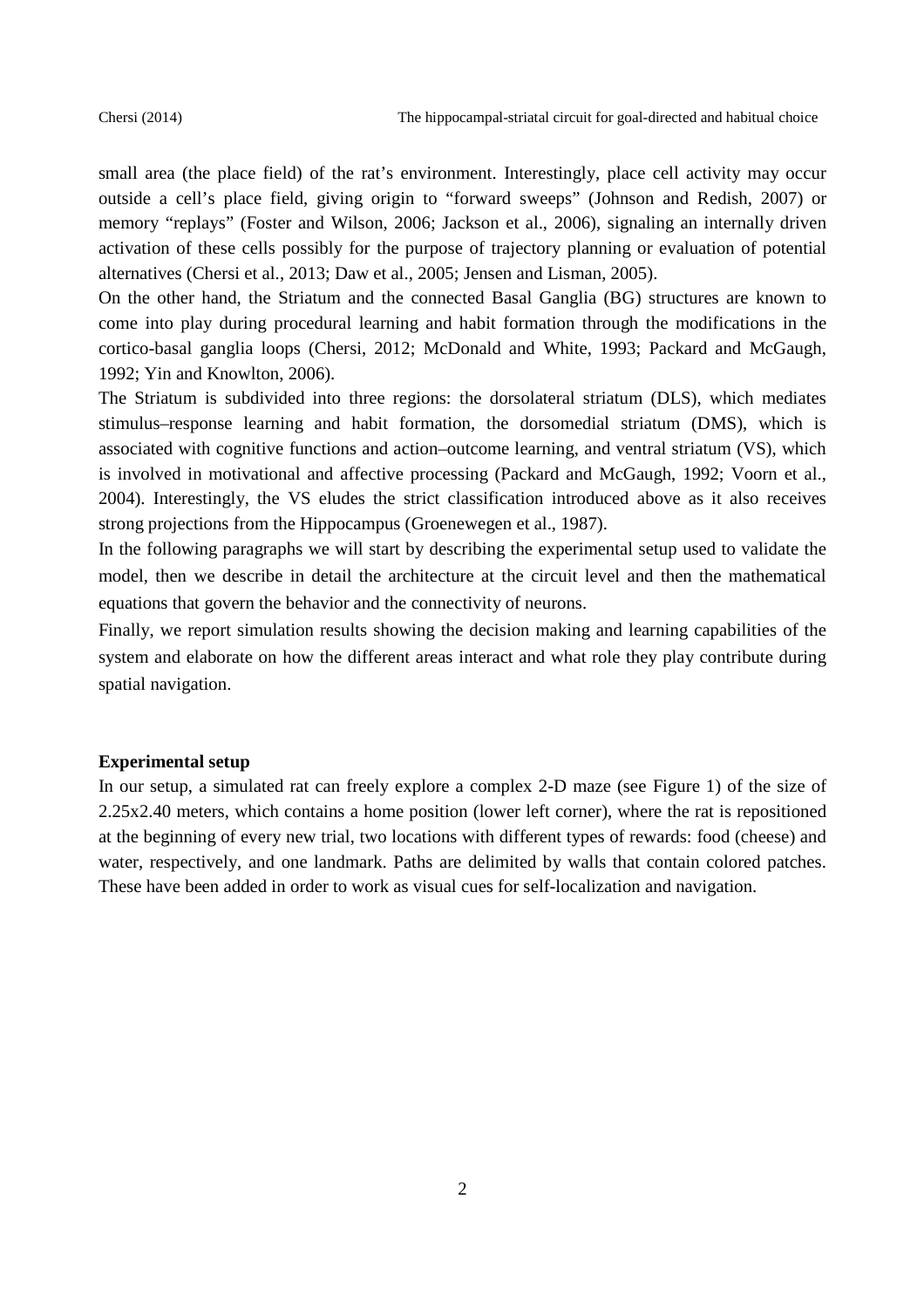

**Figure 1**. Representation of the maze utilized in these simulations with its most important features: in the bottom left corner is the Home position where the rat is replaced after each successful completion of the task. In the lower right part there are the two types of reward: cheese and water. Color patches have been added to the walls in order to improve self-localization.



**Figure 2.** Representation of the complete neural architecture overlaid to the maze. Each place cell in the Hippocampus (green spheres) is receptive for a small portion of the maze and projects to the value neurons in the Ventral Striatum thus allowing for a conjunct representation of the value of locations. Visual neurons (purple spheres) encode the length of the line of sight and the color of the intersected object. Sensory patterns are used to learn stimulus-response associations through the Dorsal Striatum.

### **Model architecture**

The brain circuit described above (see Figure 2) has been implemented as a modular network of firing rate based neurons.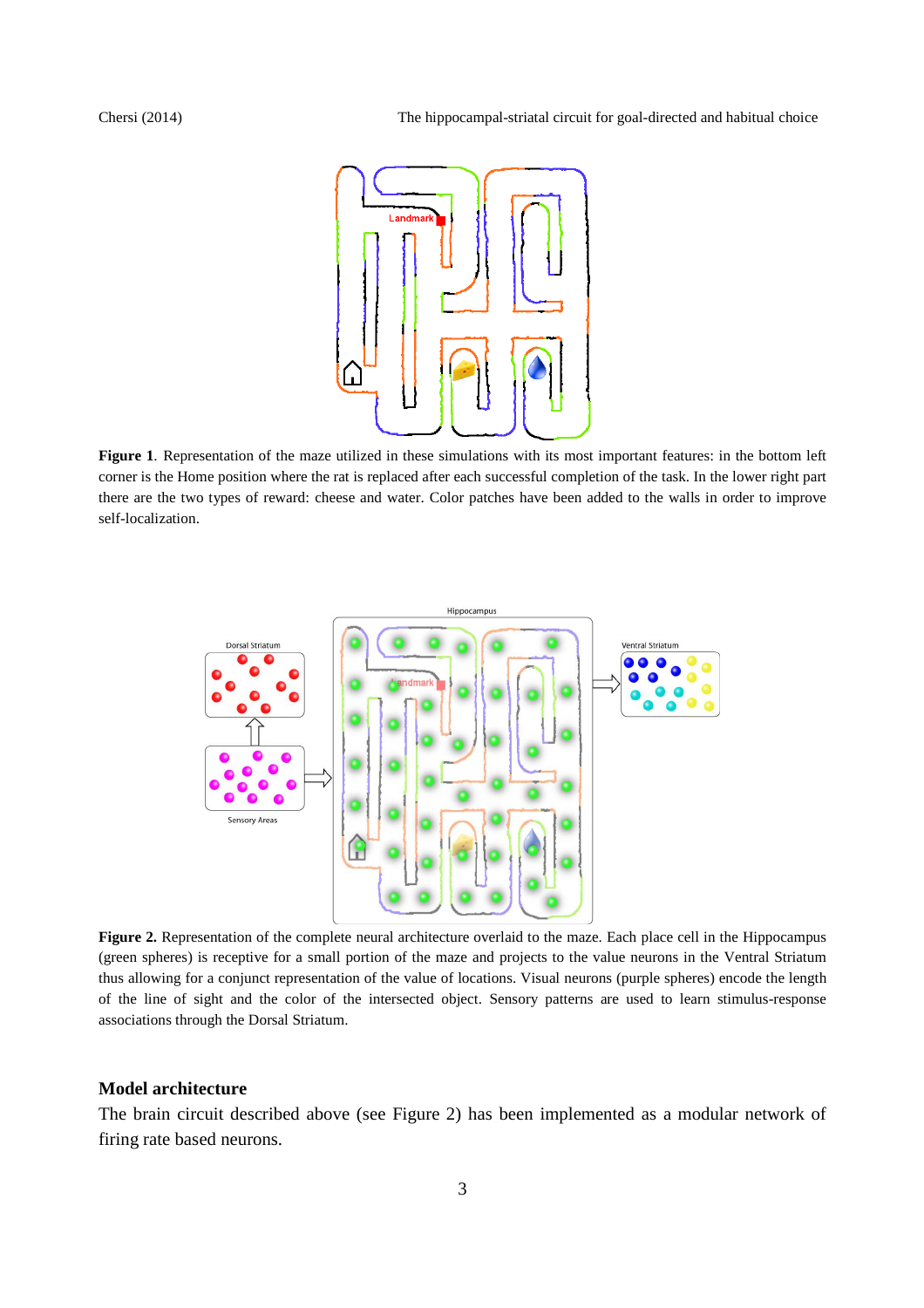The first module represents the visual areas and has been implemented as a mupli-layer perceptron with  $121x4=484$  neurons that encode the "colored" range map. More precisely, each of the 121 "lines of sight" (see Figure 3) that spawn the interval between  $-120^\circ$  and  $+120^\circ$  (referred to the head direction, every 2º) is encoded by 4 neurons, which represent the distance to the observed object, and its color in RGB format, respectively. This sensory vector may be interpreted as a combination of a mono-dimensional depth map and a mono-dimensional image, both 121 wide and 1 pixel high. The (sensory) input to this network has the following form:

$$
\mathbf{p} = (d_1, r_1, g_1, b_1, d_2, r_2, g_2, b_2, ..., d_n, r_n, g_n, b_n)
$$
(1)

where  $d_n$  is the length of the *n*-th line of sight ( $n=1,...,121$ ), and  $r_n g_n b_n$  define the color of the object seen in that specific direction.

The hidden layer contains 500 neurons, while the output layer contains 200 neurons.

The function of this module is to classify sensory patterns for the use of the hippocampus and the dorsal striatum.



**Figure 3.** Representation of the multi-layer perceptron utilized to classify sensory patterns.

We have trained the neural network in such a way that, given a specific sensory pattern, in the output layer there will be only one highly active neuron which represents the best matching unit. Neurons in this layer project in a one-to-one fashion to the Hippocampus layer and to the Dorsal Striatum layer.

The second module is the Hippocampus and contains neurons that mimic place cells (green spheres in Figure 2). Each cell possesses a limited receptive field that covers only a small potion of the maze.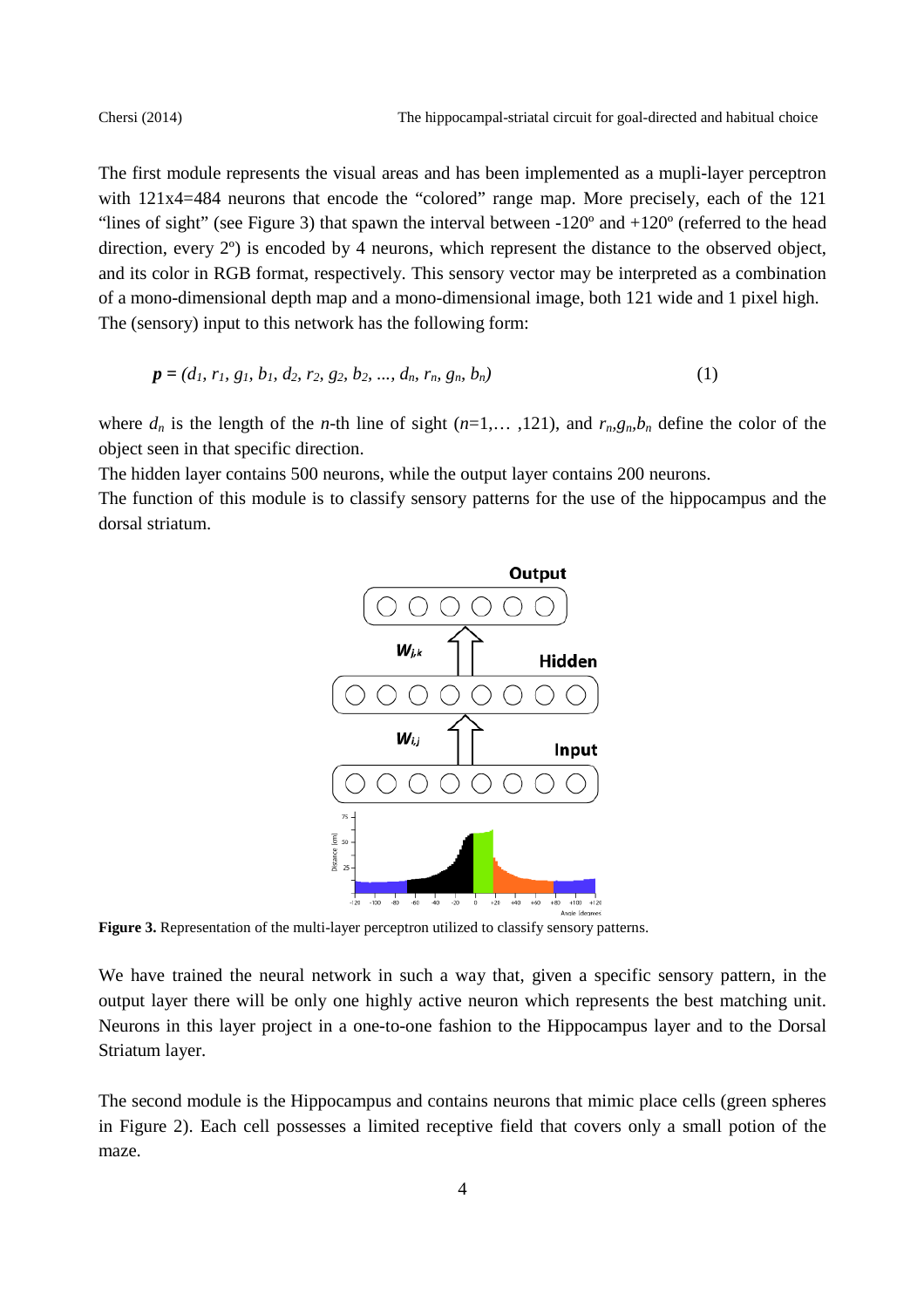The number of effectively utilized units depends on the characteristics of the environment and on the order of the movements. It starts from zero and increases with exploration as unspecialized place cells learn to encode new parts of the environment.

One important characteristic of our architecture is that, unlike many existing models (Arleo and Gerstner, 2000; Dollé et al., 2010; Sheynikhovich et al., 2009), place cells in the Hippocampus are not hardwired to each other to form an graph-like representation of the maze. Instead, the transition from one place cell to the other is achieved by mentally simulating the movement from one location to the other.

Hippocampal cells are connected to neurons in the ventral striatum in an all-to-all fashion.

The third module represents the Striatum and has been subdivided into two subregions: ventral and dorsal. Neurons in the ventral striatum convey information about the value related to the connected place neurons. In this implementation, hippocampal and striatal neurons act in cooperation to provide spatial value information in the following way (see also (Chersi and Pezzulo, 2012; Pezzulo et al., 2013)). When the rat reaches a location in the maze, if a corresponding place cell exists it will start to fire at a high rate. This activation in turn elicits the firing of cells in the Ventral Striatum (due to the strong connectivity between the two areas) with an intensity that is proportional to the strength of their connections. In this view, the firing rate of a striatal neuron provides an indication of the proximity of the corresponding type of reward to the agent's position (and thus the probability of obtaining it). In addition to this, the input to the VS from the prefrontal cortex and the limbic areas can produce a modulation of the activity of striatal neurons (Corbit and Balleine, 2003). The projections from the Hippocampus and limbic areas to the Ventral Striatum allow to easily combine information about places and their potential value (in the sense of the reward the agent expects to receive when starting from that position) using a distributed representation.

The dorsal striatum is not directly connected to the hippocampus but instead to the sensory areas (Pennartz et al., 2011). Its neurons convey information related to the value of sensory stimuli. More precisely, in each position the rat sees an input patter described by equation 1. This pattern is processed and categorized by the sensory areas that provide as output the class to which the pattern belongs.

In the current implementation we have assigned 10 neurons to each reward type. This multiplicity is needed in our model to obtain the necessary variability in the collective neural responses (see below).

## **Mathematical details**

In this implementation each unit of the network represents a small subpopulation of neurons encoding information specific to the area it belongs: locations in the hippocampus, value in the ventral striatum, and movements in the motor cortex.

The behavior of each neuronal pool is described by a firing rate model with synaptic currents (Dayan and Abbott 2001). This allows us to compactly represent complex interactions between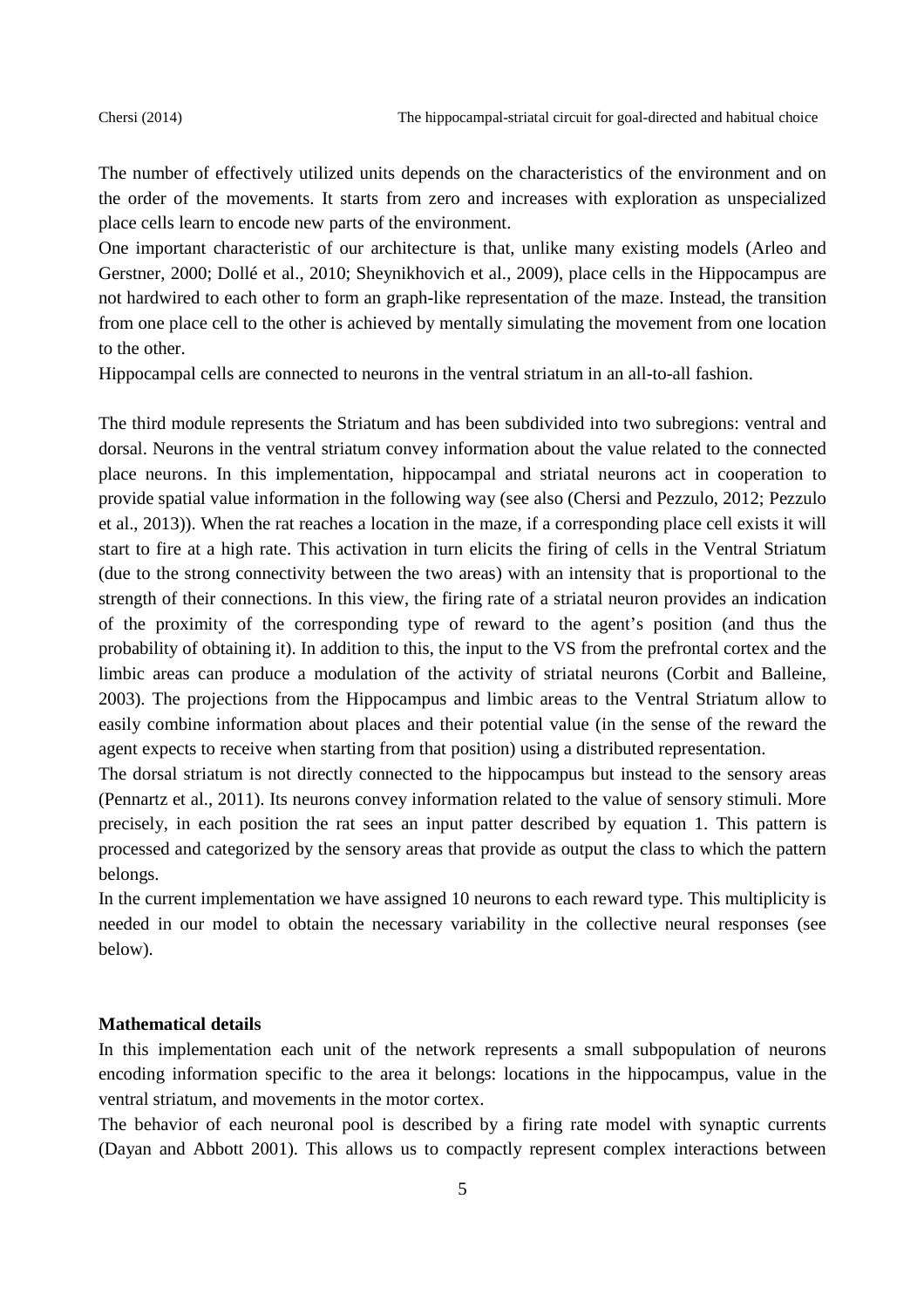excitatory and inhibitory neurons within pools and to explicitly take into account the dynamics of ionic currents and neurotransmitters. The set of equations governing the behavior of a single neuronal pool is the following:

$$
\begin{cases}\n\tau_I \frac{dI_{syn}}{dt} = -I_{syn} + I_{ext} \\
V = g(I_{syn}) \\
\tau_J \frac{dJ}{dt} = -J + V \cdot (1 - J)\n\end{cases}
$$
\n(3)

where  $I_{syn}$  is the total synaptic current, and  $\tau_I = 25$  ms the corresponding time constant,  $\nu$  is the firing rate, *J* is a current due to slow neurotransmitters that is used as an eligibility trace for learning (see below),  $\tau_J$  =500 ms is the corresponding time constant,  $g(t)$  is the current-to-firing rate response function of a pool, which in this case has been modeled as:

$$
\begin{cases}\ng(I) = g_{\text{max}} \cdot \tanh[\gamma(I - I_{\text{thr}})] & \text{for } I > I_{\text{thr}} \\
g(I) = 0 & \text{for } I < I_{\text{thr}}\n\end{cases}\n\tag{4}
$$

where *gmax* determines the maximum firing rate and γ the steepness of the response function, and *Ithr* is the firing threshold below which no response is present. In this implementation  $g_{max} = 120$  Hz,  $\gamma$  $= 3 \cdot 10^9$  *A*<sup>-1</sup> and  $I_{thr} = 4 \cdot 10^{-10}$  *A*. All the parameters have been chosen in order to obtain a biologically realistic model.

## **Learning**

In this architecture there are three types of learning taking place within and between different areas of the network. In the following we will describe these separately for the sake of clarity, but in fact they occur more or less simultaneously.

On one side, plastic connections between hippocampal and striatal neurons are updated utilizing a dopamine modulated eligibility trace-dependent rule (Sutton and Barto, 1998): when the animal reaches a foraging site the VS neurons corresponding to the specific type of reward are activated and the network experiences a dopamine increase, which enables the learning mechanism according to the following equation:

$$
\Delta w_{ik} = \lambda \cdot J_i \cdot V_k^{(VS)} \cdot DA + \varepsilon
$$
 (5)

where *wik* is the weight between the *i-th* neurons in the hippocampus and the *k-th* neuron in the ventral striatum,  $\lambda$  is the learning rate,  $J_i$  is the slow current of the Hippocampal neuron,  $v^{(VS)}_k$  is the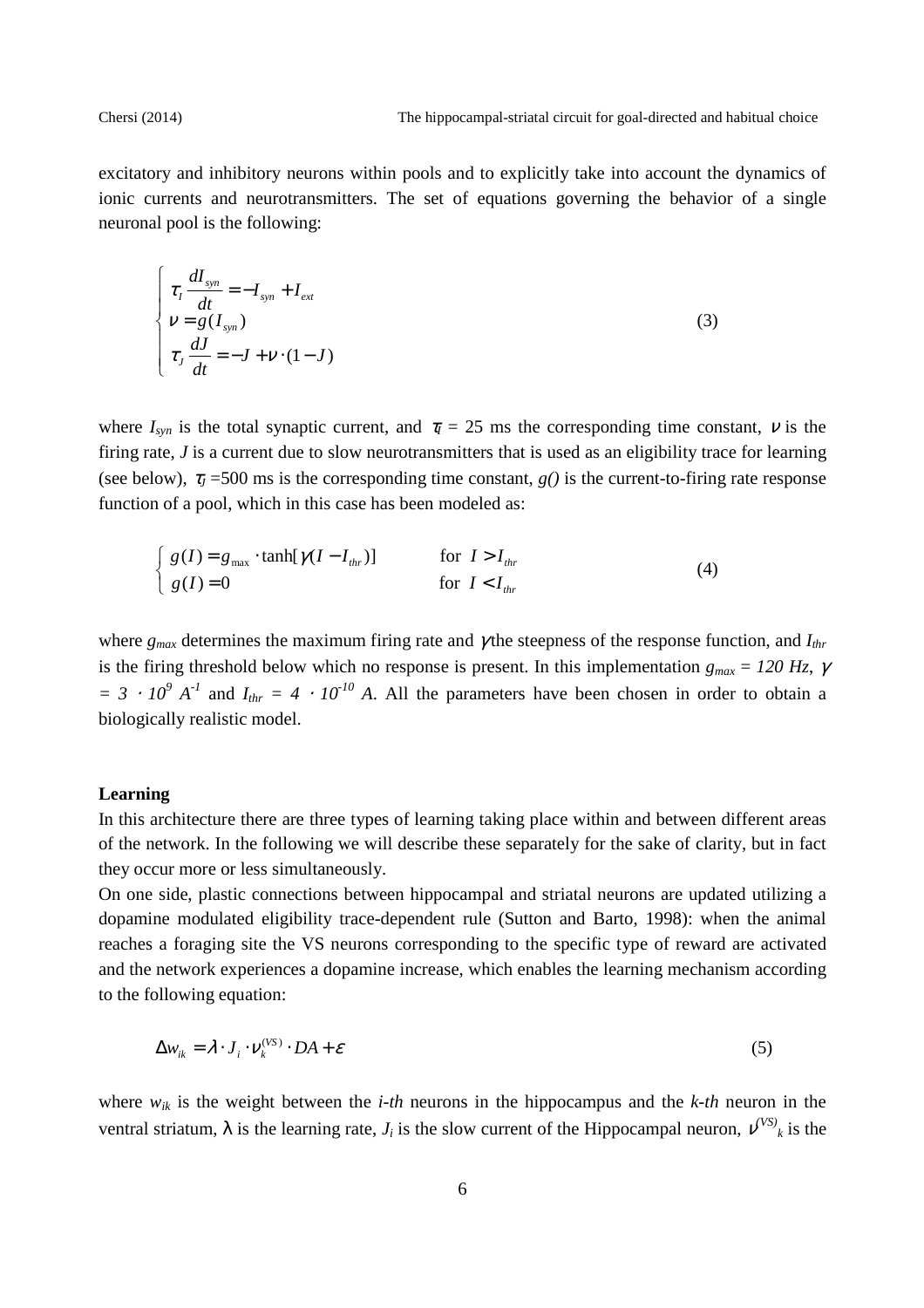firing rate of the *k-th* VS neuron, *DA* is the dopamine change. In order to avoid unbounded increase of the synaptic weights we have introduced a normalization mechanism that intervenes when  $v^{\text{(VS)}}_k$ crosses the *100 spk/s* threshold.

Note that the slow current *J*, which does not contribute to the neuronal firing rate, is used here as an eligibility trace for modifying synaptic weights between the previously activated place cells earlier and striatal value neurons. Finally,  $\varepsilon$  is a small random value that is used to introduce variability in the connections' strength values. In addition to rendering the model biologically more realistic, this variability is fundamental in order to obtain a VS population of neurons that respond in a slightly different way. We point out the fact that as learning proceeds the variability of the VS neuronal responses due to ε decreases as all the HPC-VS connections receive on average the same amount of additional noise.

As training proceeds, place cells become more strongly connected to the VS neurons in a way that is directly proportional to their proximity to the goal place they encode (because the eligibility trace is more intense closer to the reward site). The final result of this learning procedure is the formation of neural maps with a weight gradient leading towards the foraging locations (see Figure 4).



**Figure 4.** Connection strength between the place cells representing the maze in Figure 1 and the two striatal neurons encoding the different rewards (yellow = cheese, blue = water) after 30 trials. Darker colors mean stronger weights. Due to the employed learning rule these weights form a gradient that increases in direction of the reward locations.

Note that, VS neurons are not expressively liked to a specific position and the value they encode can change over time reflecting the occurrence location of the specific reward they code. In practical terms, if we suppose a reward is given in the right arm of a T-maze, the VS neuron coding that reward will start to build a gradient leading towards the rewarding site (see first two panel of Figure 5). If we then change the rewarding location to the end of the left arm, the same neuron(s) will remap their firing rate, gradually forming a gradient that points towards the new site (see last two panels in Figure 5).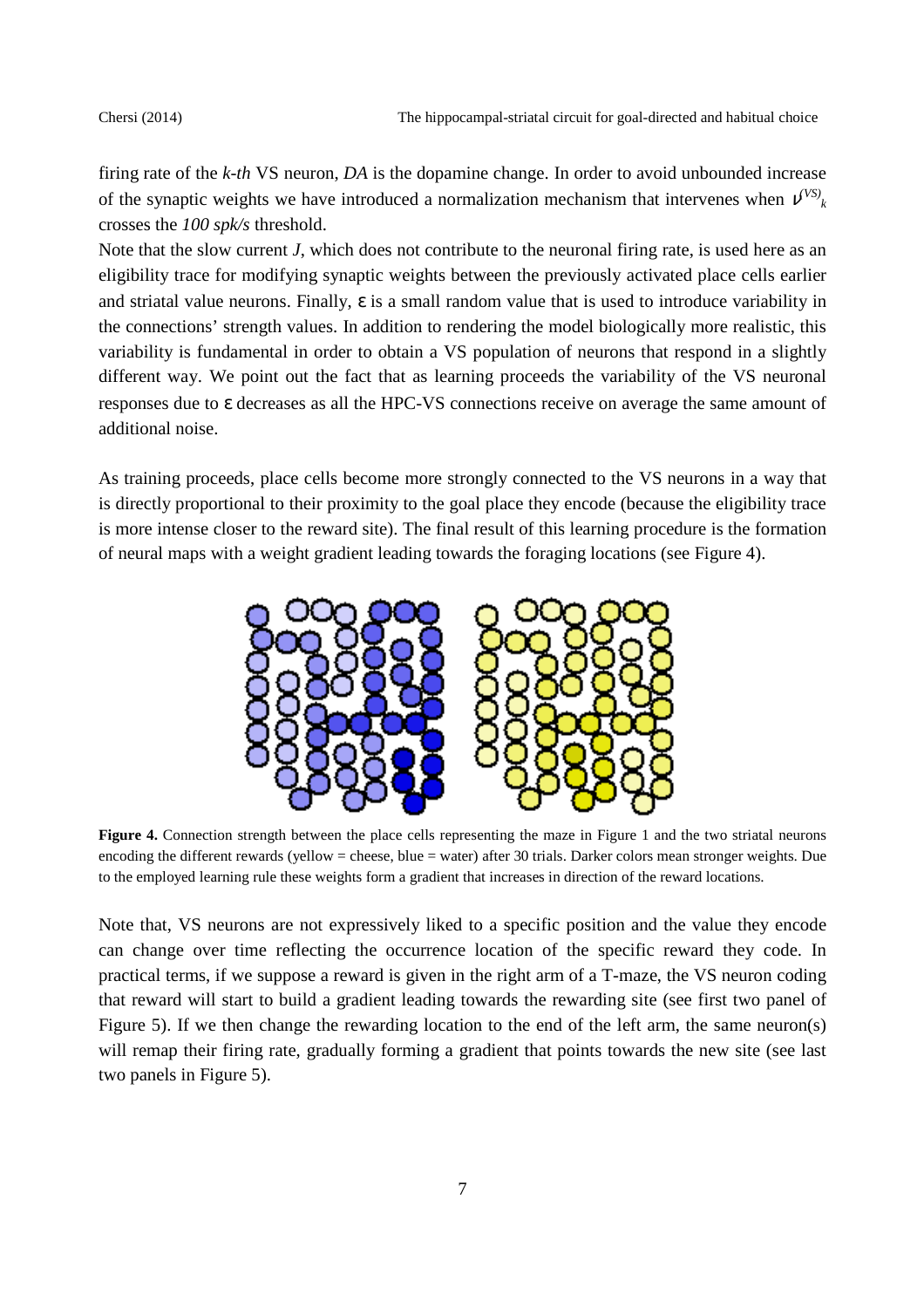Chersi (2014) The hippocampal-striatal circuit for goal-directed and habitual choice



**Figure 5.** Various phases of the formation of the gradient in the representation of place value in a VS neuron. Darker colors mean higher firing rate.

The dorsal striatum employs a similar mechanism. More precisely, each place cell projects to the whole DS population which in our case selectively represents the value of all possible actions (i.e. turn left, turn right, go forward, go backward). When the rat walks in the maze, the executed actions produce an eligibility trace that is used to update the connections between the HPC and the DS according to eq. 5. The end result is a connection matrix that associates every place cell with the corresponding value of all possible actions in relation to a specific goal (see Figure 6). More specifically, the images below show the connection strength between the sensory states (mapped onto the maze) and the DS cells encoding "moving right", "moving down", "moving up" and "left" towards the blue goal (i.e. bottom right corner of the maze), respectively.



**Figure 6.** Representation of the connection strength between Hippocampal and Dorsal Striatum neurons. Each image represents the average strength of the connections with neurons encoding a specific movement direction: "right", "down", "up" and "left", respectively.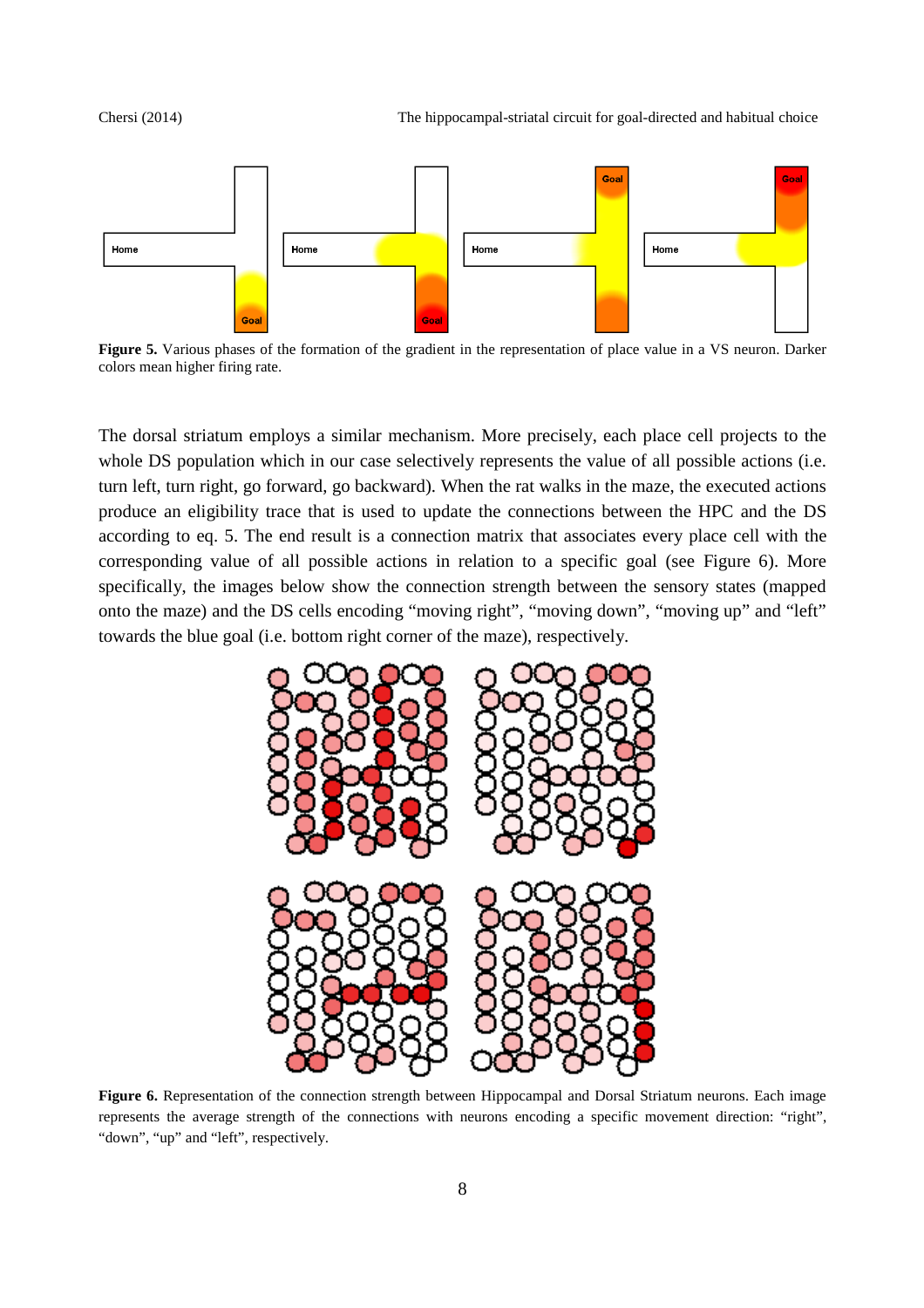Finally, the multi-layer perceptron (i.e. the visual processing layer) is trained with a standard backpropagation algorithm. Nevertheless, in order to obtain a higher disambiguation capacity of the network we chose to add an extra term that penalizes the matching of a previously best matching unit when the animal moves away from the previous receptive field for more than a threshold value (in our case 2.5 cm).

## **Landmarks**

One important aspect introduced in this model is the presence of landmarks (see figure 2). Physically, these are locations that possess special characteristics not present in other parts of the maze (in our case a red color patch). In our implementation, the presence of a landmark has the effect of multiplying the eligibility by a "saliency" factor causing the trace to be higher for these neurons. The result is that the value gradient, which is generally smoothly increasing toward to direction of the reward site, now presents local maxima in the points where landmarks are situated. These maxima are used during path evaluation to choose the optimal direction. Note that without these local maxima, in regions far away from the rewarding sites the value gradient would be completely flat, and thus uninformative.

Note that, once landmarks have been reached, they have to be ignored and a new (sub)goal has to be taken in consideration. In our model, this behavior has been obtained by hypothesizing a temporary suppression of the landmark's contribution to the global gradient once this has been reached. More precisely, in addition to neurons encoding the value of reward sites, the VS module also contains neurons encoding the value of landmarks (see Figure 7). When the rat reaches a landmark, the landmark gradient is temporarily subtracted from the global gradient (which by construction includes also all the landmarks' contributions). The result is a "corrected" gradient where the landmark is temporarily invisible thus allowing the rat to find the direction to the following landmark or goal. Without this temporary suppression, in the surroundings of a landmark there would always be a gradient pulling towards it causing the rat never to be able to leave that location.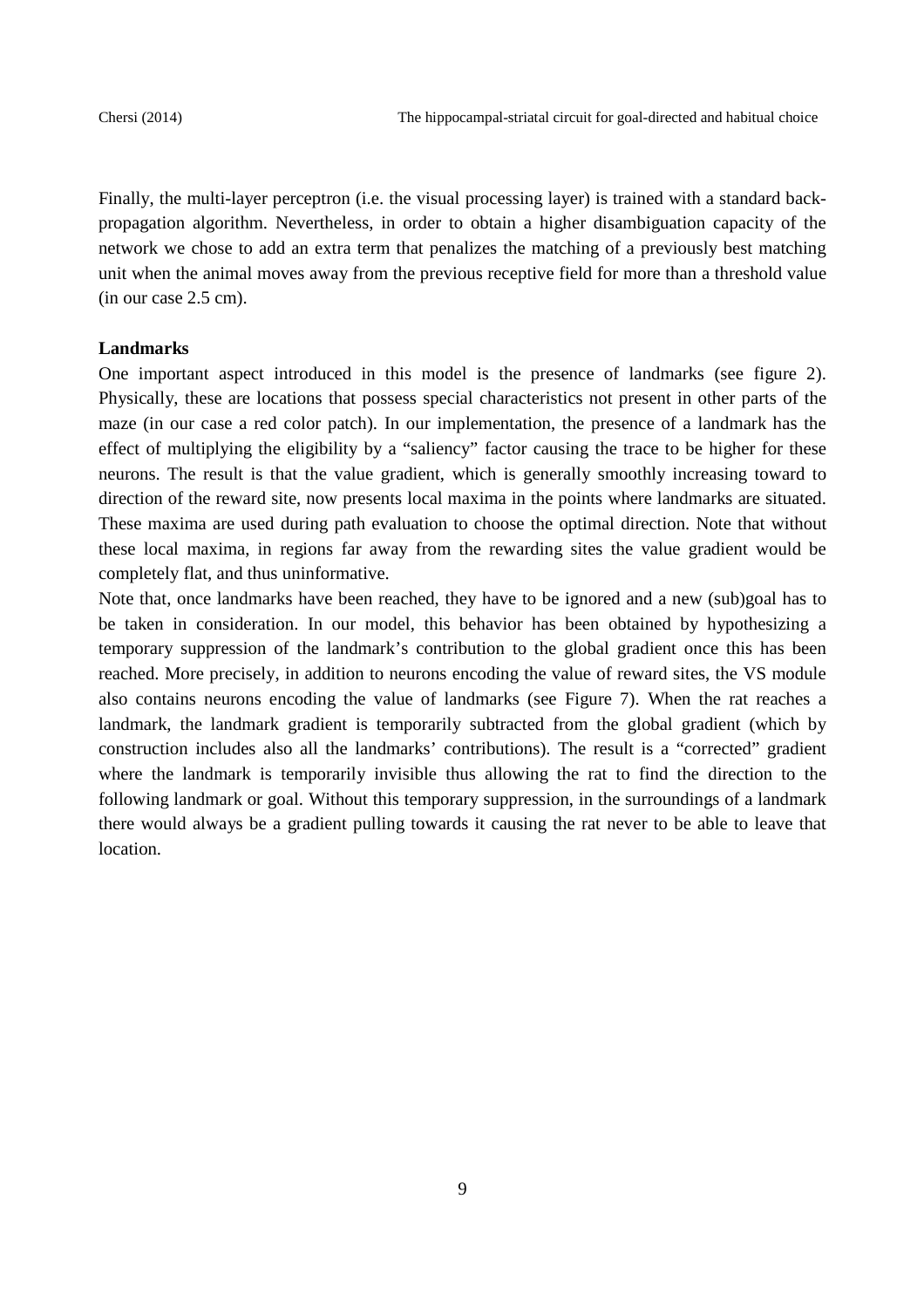

**Figure 7.** Connection strength to the VS neurons along the shortest path from the home position to the water reward site (see figure 2). Place cell number 10 encodes the position of the landmark thus it presents a local maximum of the firing rate.

## **The decision-making mechanism**

As stated above, in this setup the rat receives a reward only if it reaches either of the two sites containing food or water. Thus, its motor controller has been realized in such a way to minimize the path to travel in order to reach the reward.

The path planning architecture is composed of three main parts (see Figure 8):

- 1) A *random choice* generator.
- 2) A *habitual response* mechanisms.
- 3) A *goal-directed decision* component.

The first mechanism has been introduced to guarantee that there is always at least a minimal exploratory behavior. This is useful not so much in the initial phases when the other modules produce mostly random and noisy responses, but rather in a later phase to handle unexpected events (such as a change in the environment) when the behavior has become inflexible through learning.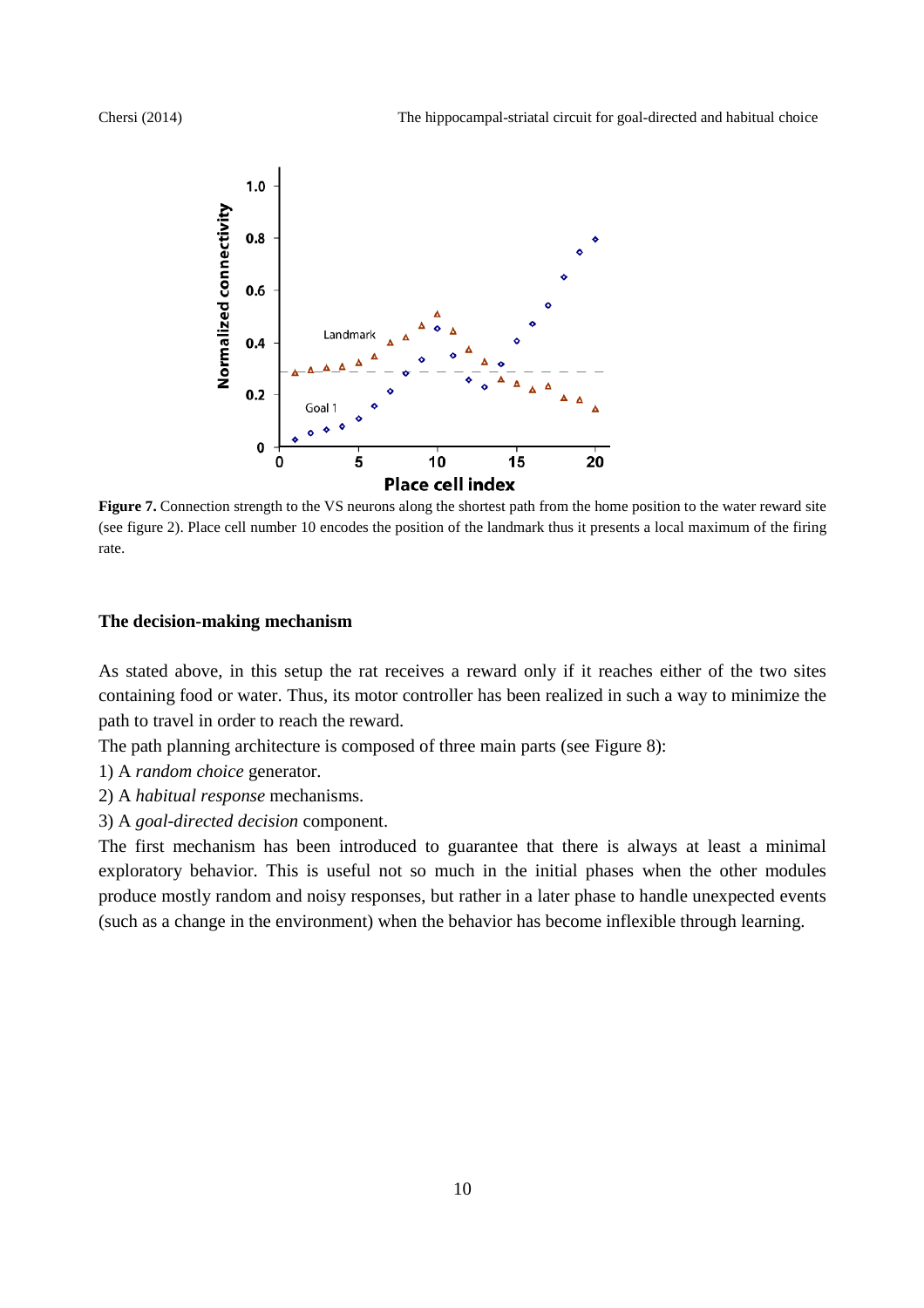Chersi (2014) The hippocampal-striatal circuit for goal-directed and habitual choice



**Figure 8.** Schematic representation of the decision-making process.

The second mechanism utilizes the responses of neurons in the dorsal striatum. As described above, neurons in this area encode the value of actions with respect to a specific place, goal and context. In this scenario, when the rat moves along the maze, the firing of place cells elicits the activation of DS neurons proportionally to the strength of their connections. Since the connectivity reflects the reward history obtained by executing the specific actions at each location, the firing rate level indicates the likeliness of reaching a desired goal if a certain action is executed. Following the scheme in figure 8, if the choice is not to be random, at each crossing point the average firing rate of all neurons for a given action (direction) is calculated as well as the associated variance. The choice is the result of the comparison between both the value (i.e. the firing rate) and its reliability of each direction.



**Figure 9.** Two possible scenarios of the firing rate distributions of two subpopulations of neurons in the DS representing the "turn right" and "turn left" actions, respectively: 1) One direction (diamonds) has a mean activation level below significance threshold and one (squares) above but its variance is too large to be able to choose it with high confidence: mental simulation has to be executed to acquire more precise information. 2) Both directions are above significance level but their variance is too high to make an immediate choice so mental simulation is necessary to obtain more precise information.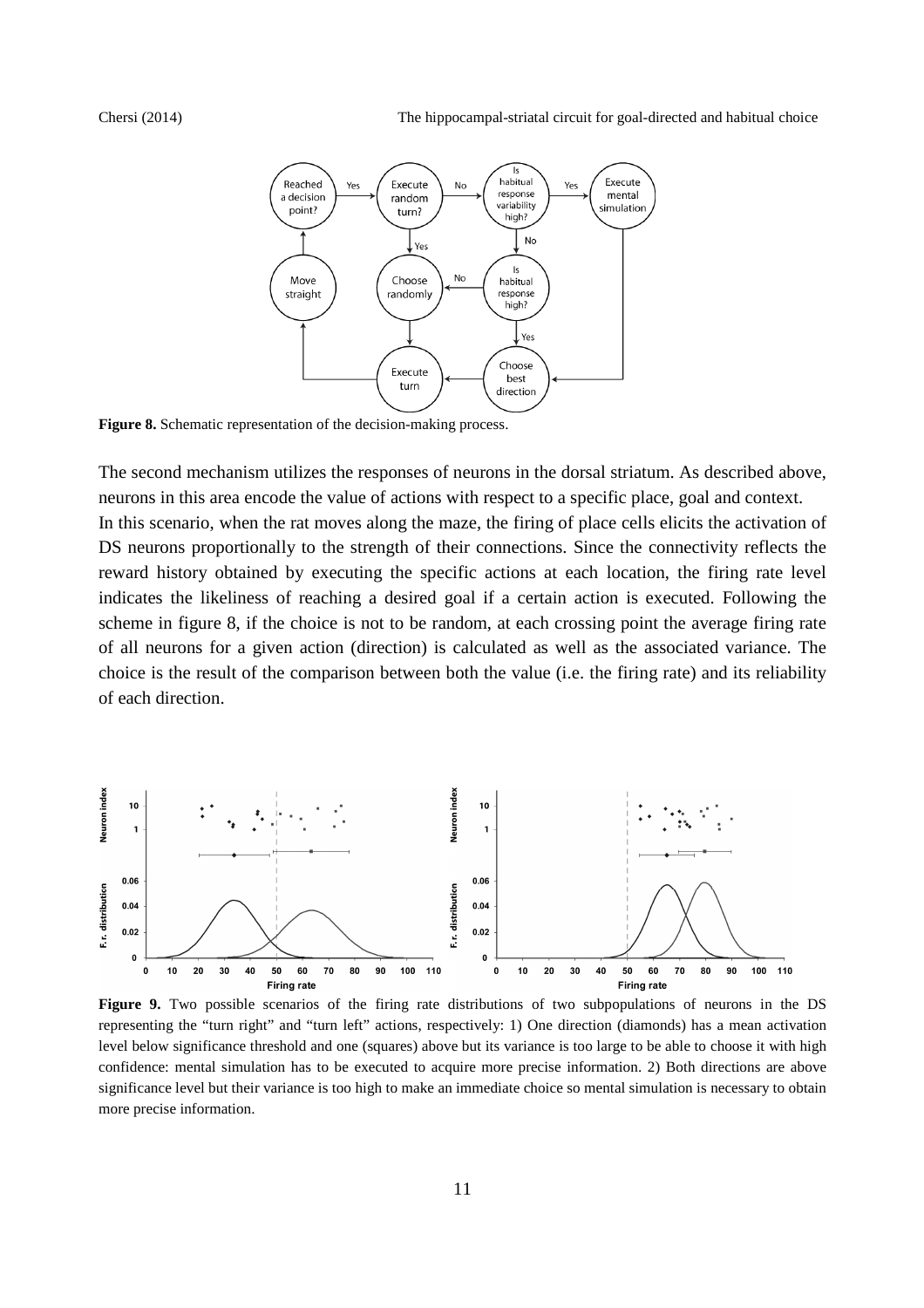Note that, as shown in Figure 8, there exits a hierarchy among the various modules, thus the second and third mechanism are not activated automatically at each step, instead they come into play only if the preceding mechanism provides unsatisfactory information. More precisely, at each decision point the system can choose (here with a probability of 15%) either a direction completely at random or to interrogate the habitual module, i.e. the dorsal striatum module, for the most valuable direction. As schematized in figure 9, the responses of the DS neural subpopulations can be combinations of the following types (being each response is independent):

- 1) The average activity of neurons coding one direction (e.g. left panel, blue squares) plus 1.5 sigmas is below the 50 spikes per second threshold: the value is considered not meaningful and random decision will to be taken.
- 2) The average activity is above threshold but subtracted by 1.5 sigmas it becomes non significant (left panel, red squares): mental simulation will be executed in order to determine a more precise value.
- 3) Both subpopulations are clearly above significance level, but their variances overlap so mental simulation is necessary to reduce their uncertainty.

The third mechanism exploits a model based approach to determine the best direction of motion. More precisely, starting from the current position the agent virtually projects itself first along one arm of the crossing and then along the other one. The predicted sensory states are fed to the multilayer network (see Figure 3), which processes the input and causes the activation of the corresponding neurons in the hippocampus. These neurons in turn project to VS neurons which provide the value of the position of interest. Repeating this procedure for a number of steps, allows the agent to retrieve (from memory) detailed information about the value (i.e. the possibility to reach a reward site) associated to each simulated path. ⋅



Figure 10. Schematic representation of the proposed decision mechanism based on mental simulation: at a T-crossing the rat imagines itself first moving along the right arm then along the left arm. Activity from hippocampal neurons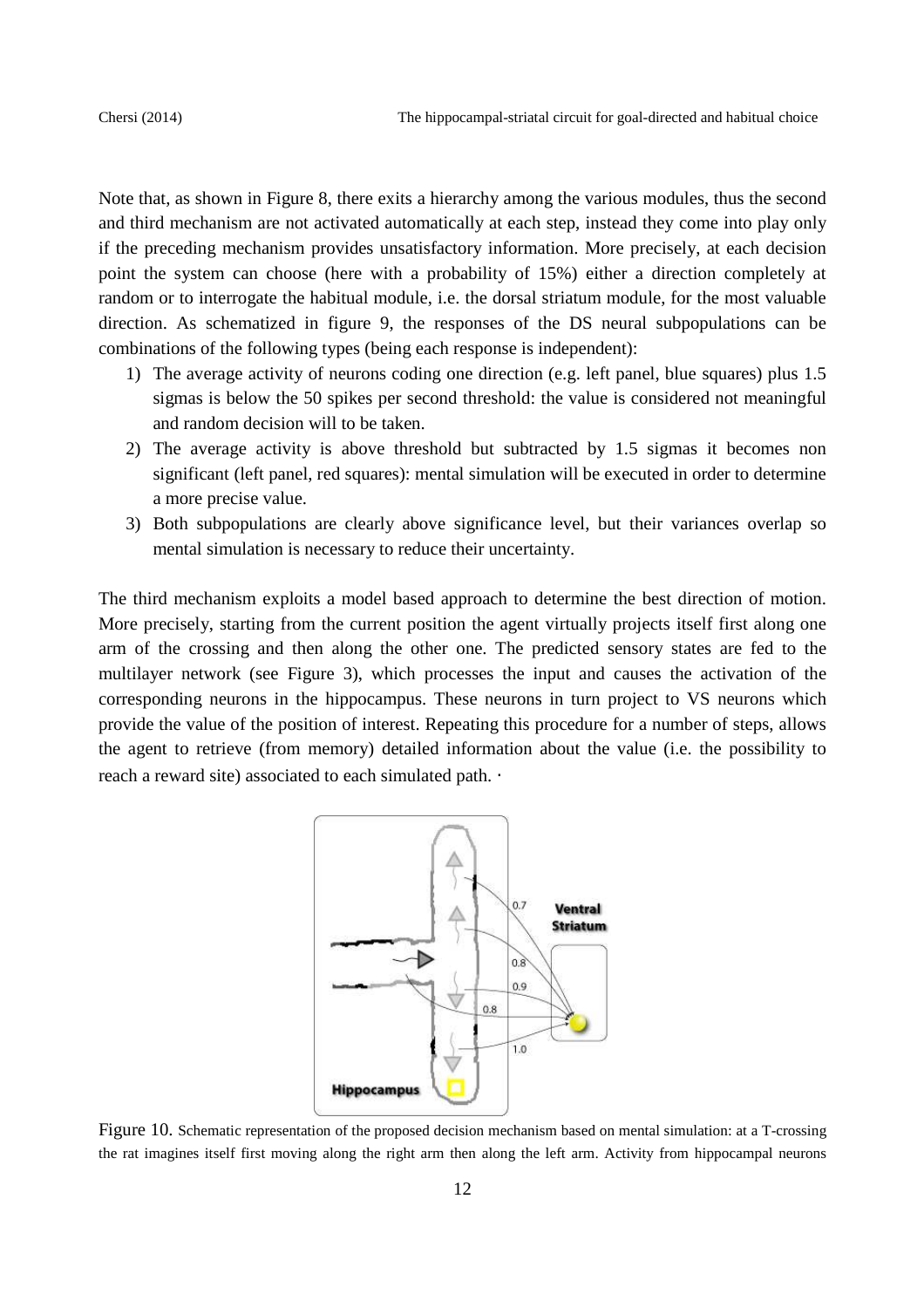propagates to the Striatum eliciting a response that is proportional to the strength of the connections, thus providing a measure of the value of each choice.

The total value  $U$  of a path is calculated as the average of all the activations  $V_i$  of the striatal neuron representing the desired goal (food or water) along that path.

$$
U = \frac{1}{N} \cdot \sum_{i=1}^{N} \nu_i
$$
 (8)

where  $v_i$  is the response of the striatal neuron and  $N$  is the number of simulated steps (where one step is equivalent to the size of the receptive field).

Decisions about the direction to take are initially completely random as all  $U_i$  are very small, but as learning proceeds the neural responses become stronger and this begins to influence the choices favoring the direction of highest *U* value.

### **Conclusions and Discussion**

This paper proposes a biologically-inspired model of the core circuit involved in navigation and (spatial) decision making. It's main characteristics are presence of a habitual module, the sensory cortex - dorsal striatum axis, and a goal-directed module, the hippocampus – ventral striatum axis. Contrarily to existing models (Arleo and Gerstner, 2000; Dollé et al., 2010), here the hippocampus does not utilize reinforcement learning and does not form a graph-like representation of the environment on which it is possible to use methods like wave front propagation (Dollé et al., 2010; Ivey et al., 2011; Martinet et al., 2011; Niv et al., 2006). Instead, we have liked it to episodic memory, allowing it to rapidly learn associations between sensory states and place cells and to use goal-directed generative mechanisms, in our case mental simulation, to instantiate future states and estimate their value using the same machinery that is used during overt behavior.

Another difference with respect to existing models (Daw et al., 2005; Solway and Botvinick, 2012) is that here there is no direct competition between the two systems, but rather a support of the model-based to the model free mechanism: the habitual system automatically provides a fast (motor) response, but if this is too weak of too uncertain, the hippocampus comes into play to provide a slower but more precise response.

One of the important contributions of this paper is the detailed and biologically realistic simulation of how neurons in the different areas behave, what kind of information they code and how they interact with each other during navigation and spatial decision making. More specifically, we have shown how preplay of movement sequences (the "forward sweeps") may be generated in the brain In this view, our results may be of great value for guiding the design and interpretation of

behavioral and neurophysiological experiments.

Finally, we would like to point out the fact that the assumptions and the characteristics of this model are very general and valid not only for the navigation domain, but also for processes that involve memory, planning and future thinking.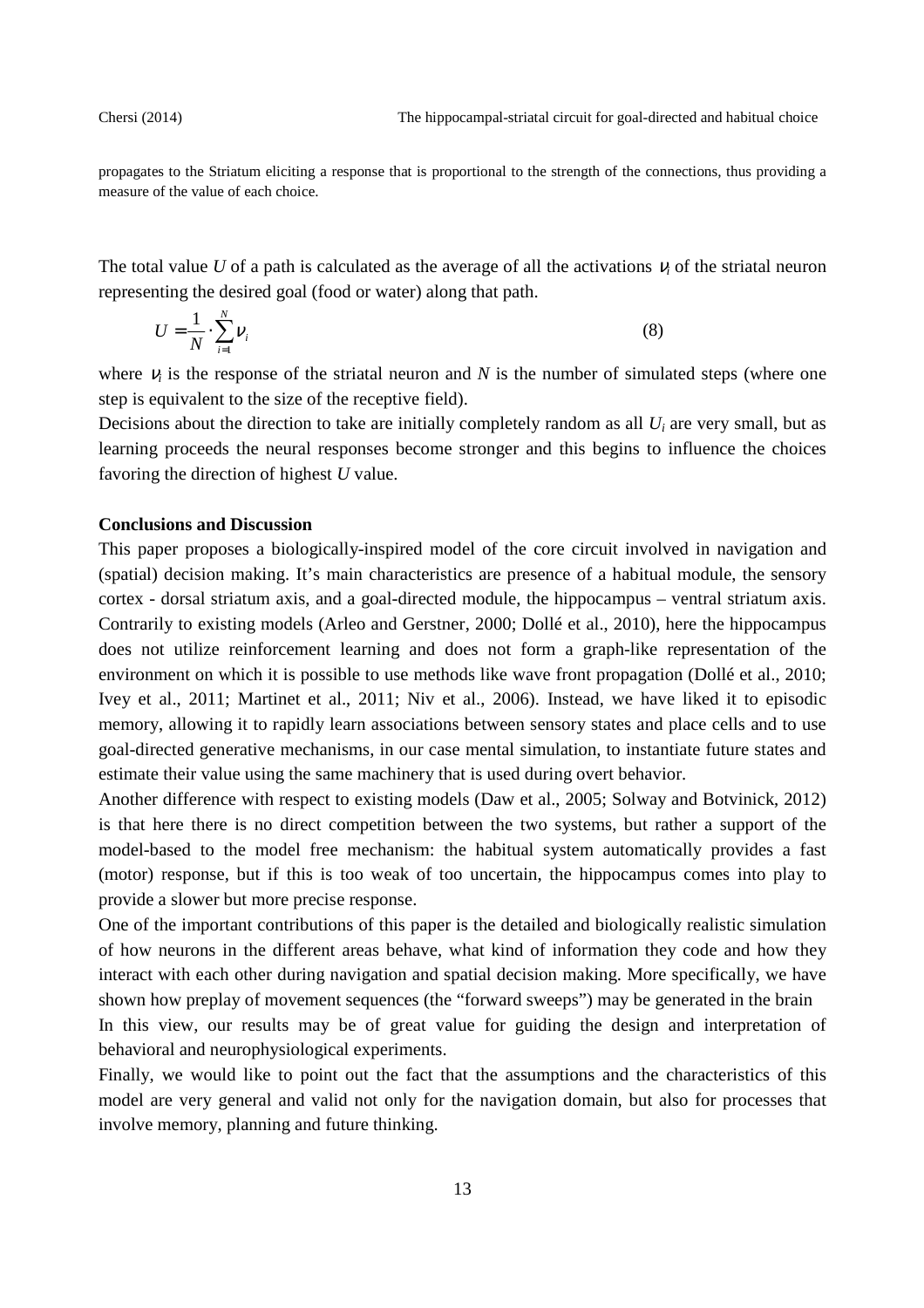# Bibliography

- Arleo, A., Gerstner, W., 2000. Spatial cognition and neuro-mimetic navigation: a model of hippocampal place cell activity. Biol Cybern 83, 287–299.
- Chersi, F., 2012. A spiking neuron model of the cortico-basal ganglia circuits for goal-directed and habitual action learning. Neural Netw.
- Chersi, F., Donnarumma, F., Pezzulo, G., 2013. Mental imagery in the navigation domain: a computational model of sensory-motor simulation mechanisms. Adapt. Behav. doi:10.1177/1059712313488789
- Chersi, F., Pezzulo, G., 2012. Using hippocampal-striatal loops for spatial navigation and goaldirected decision-making. Cogn. Process. 13 Suppl 1, S125–129. doi:10.1007/s10339-012- 0475-7
- Corbit, L.H., Balleine, B.W., 2003. The role of prelimbic cortex in instrumental conditioning. Behav. Brain Res. 146, 145–157.
- Daw, N.D., Niv, Y., Dayan, P., 2005. Uncertainty-based competition between prefrontal and dorsolateral striatal systems for behavioral control. Nat. Neurosci. 8, 1704–1711. doi:10.1038/nn1560
- Dollé, L., Sheynikhovich, D., Girard, B., Chavarriaga, R., Guillot, A., 2010. Path planning versus cue responding: a bio-inspired model of switching between navigation strategies. Biol. Cybern. 103, 299–317.
- Eichenbaum, H., Yonelinas, A.P., Ranganath, C., 2007. The medial temporal lobe and recognition memory. Ann Rev Neurosci 30, 123–152.
- Foster, D.J., Wilson, M.A., 2006. Reverse replay of behavioural sequences in hippocampal place cells during the awake state. Nature 440, 680–683.
- Groenewegen, H.J., Vermeulen-Van Der Zee, E., te Kortsch, A., Witter, M.P., 1987. Organization of the projections from the subiculum to the ventral striatum in the rat. A study using anterograde transport of phaseolus vulgaris leucoagglutin. Neuroscience 23, 103–120.
- Ivey, R., Bullock, D., Grossberg, S., 2011. A neuromorphic model of spatial lookahead planning. Neural Netw. Off. J. Int. Neural Netw. Soc. 24, 257–266.
- Jackson, J.C., Johnson, A., Redish, A.D., 2006. Hippocampal sharp waves and reactivation during awake states depend on repeated sequential experience. J Neurosci 26, 124125–12426.
- Jensen, O., Lisman, J.E., 2005. Hippocampal sequence-encoding driven by a cortical multi-item working memory buffer. Trends Neurosci 28, 67–72.
- Johnson, A., Redish, A.D., 2007. Neural ensembles in CA3 transiently encode paths forward of the animal at a decision point. J. Neurosci. Off. J. Soc. Neurosci. 27, 12176–12189. doi:10.1523/JNEUROSCI.3761-07.2007
- Martinet, L.-E., Sheynikhovich, D., Benchenane, K., Arleo, A., 2011. Spatial learning and action planning in a prefrontal cortical network model. PLoS Comput. Biol. 7, e1002045. doi:10.1371/journal.pcbi.1002045
- McDonald, R.J., White, N.M., 1993. A triple dissociation of memory systems: hippocampus, amygdala, and dorsal striatum. Behav. Neurosci. 107, 3–22.
- Nadasdy, Z., Hirase, H., Czurko, A., Csicsvari, J., Buzsaki, G., 1999. Replay and time compression of recurring spike sequences in the hippocampus. J Neurosci 19, 9497–9507.
- Niv, Y., Joel, D., Dayan, P., 2006. A normative perspective on motivation. Trends Cogn. Sci. 10, 375–381. doi:10.1016/j.tics.2006.06.010
- O'Keefe, J., Nadel, L., 1978. The Hippocampus as a Cognitive Map. Oxford University Press.